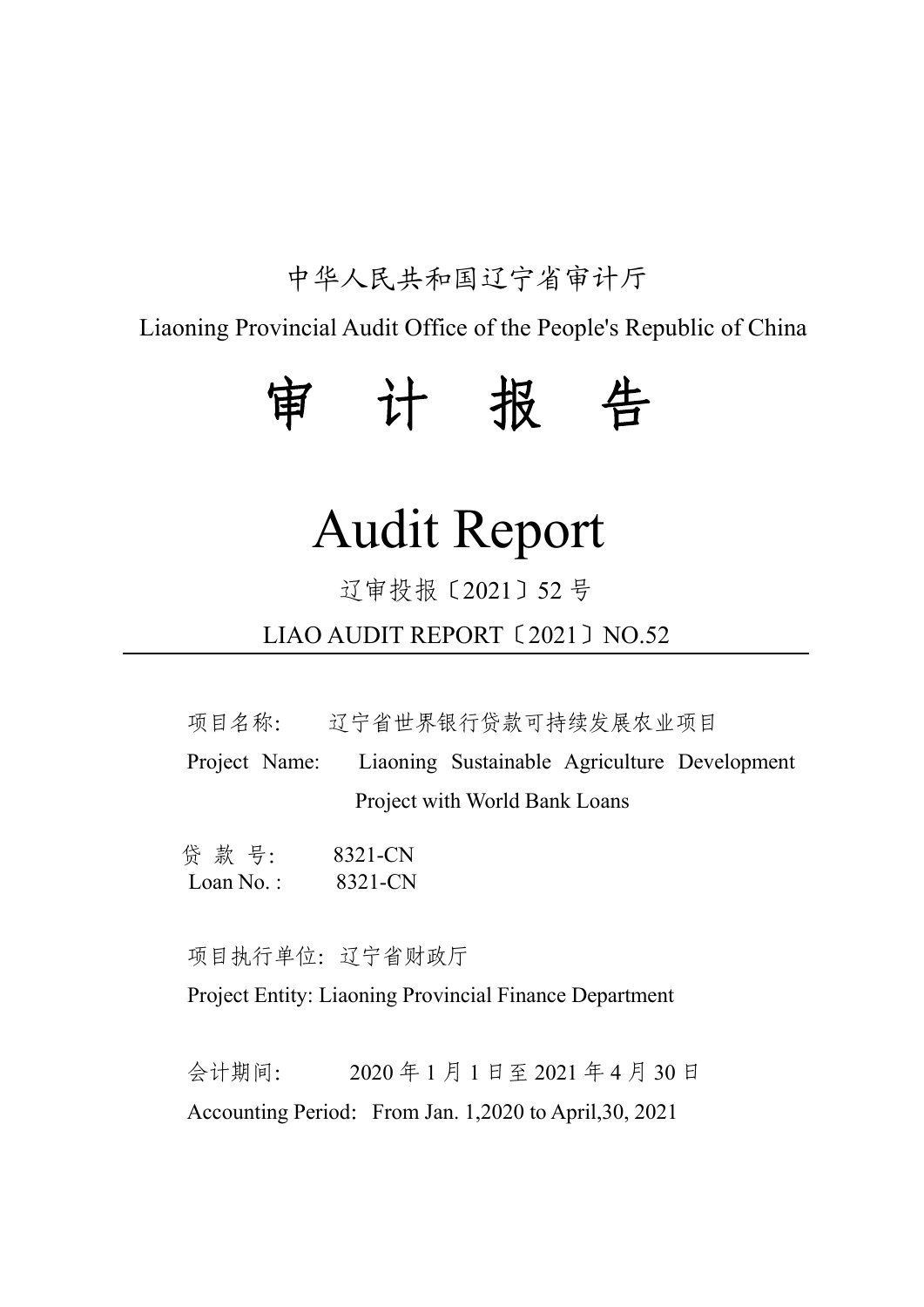## 目录 **Contents**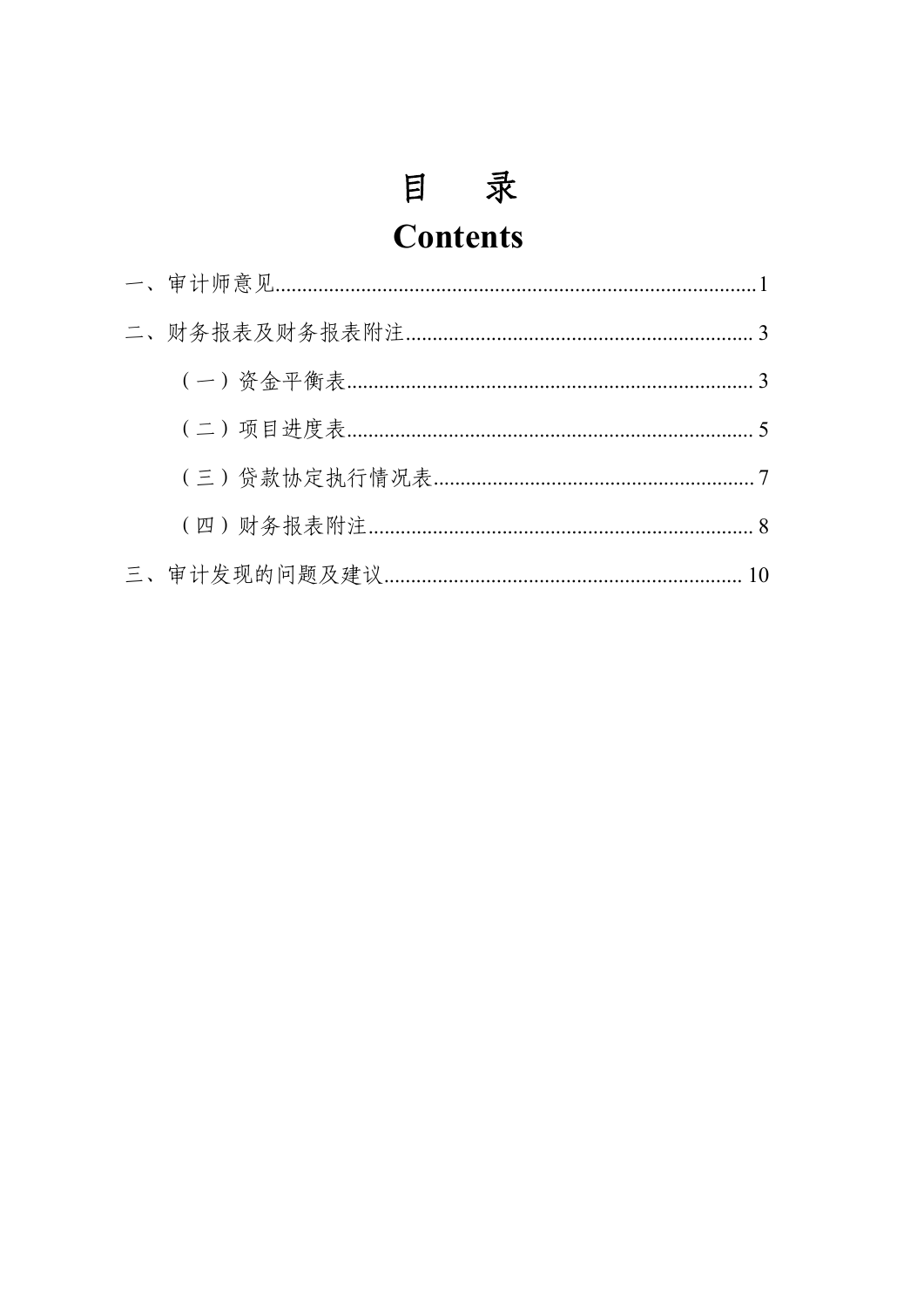#### 一、审计师意见

## 审计师意见

辽宁省财政厅:

我们审计了辽宁省世界银行贷款可持续发展农业项目 2021 年 4 月 30 日的资金平衡表及 2020 年 1 月 1 日至 2021 年 4 月 30 日的项目进度表、 贷款协定执行情况表特定目的财务报表及财务报表附注(第 3 页至第 9  $\overline{\text{p}}$ ).

#### (一)项目执行单位及辽宁省财政厅对财务报表的责任

编制上述财务报表中的资金平衡表、项目进度表及贷款协定执行情况 表是你单位的责任,这种责任包括:

1. 按照中国的会计准则、会计制度和本项目贷款协定的要求编制项 目财务报表,并使其实现公允反映;

2. 设计、执行和维护必要的内部控制,以使项目财务报表不存在由 于舞弊或错误而导致的重大错报。

## (二)审计责任

我们的责任是在执行审计工作的基础上对财务报表发表审计意见。我 们按照中国国家审计准则和国际审计准则的规定执行了审计工作,上述准 则要求我们遵守审计职业要求,计划和执行审计工作以对项目财务报表是 否不存在重大错报获取合理保证。

为获取有关财务报表金额和披露信息的有关证据,我们实施了必要的 审计程序。我们运用职业判断选择审计程序,这些程序包括对由于舞弊或 错误导致的财务报表重大错报风险的评估。在进行风险评估时,为了设计 恰当的审计程序,我们考虑了与财务报表相关的内部控制,但目的并非对 内部控制的有效性发表意见。审计工作还包括评价所选用会计政策的恰当

1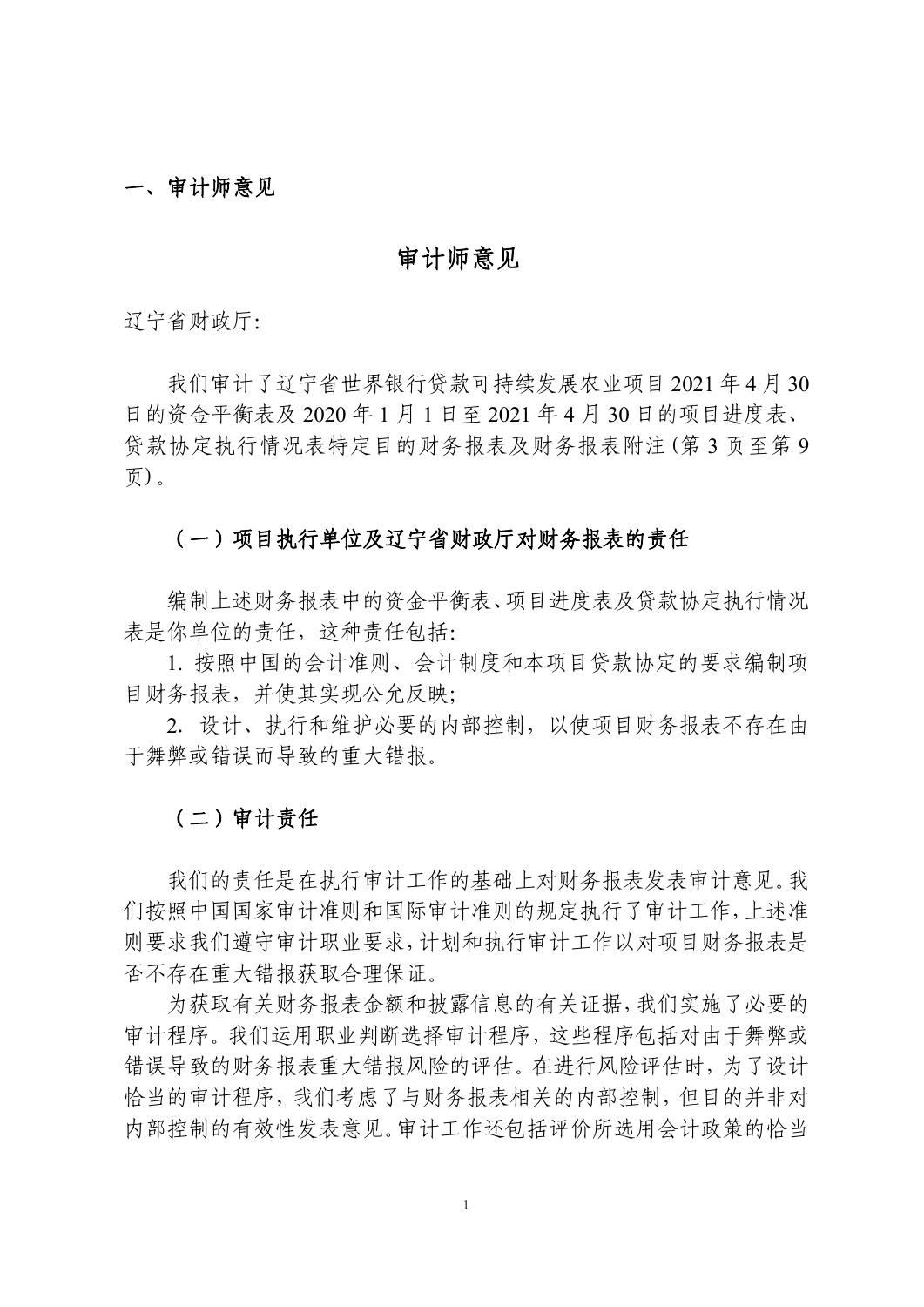性和作出会计估计的合理性,以及评价财务报表的总体列报。

我们相信,我们获取的审计证据是适当的、充分的,为发表审计意见 提供了基础。

## (三)审计意见

我们认为,第一段所列财务报表在所有重大方面按照中国的会计准 则、会计制度和本项目贷款协定的要求编制,公允反映了辽宁省世界银行 贷款可持续发展农业项目 2021 年 4 月 30 日的财务状况及 2020 年 1 月 1 日至 2021 年 4 月 30 日的财务收支、项目执行情况。

## (四)其他事项

我们审查了本期内由辽宁省财政厅报送给世界银行的第 LN015 至第 LN019 号提款申请书及所附资料。我们认为,这些材料均符合贷款协议的 要求,可以作为申请提款的依据。

本审计师意见之后,共同构成审计报告的还有两项内容:财务报表及 财务报表附注和审计发现的问题及建议。

> 中华人民共和国辽宁省审计厅 2021 年 8 月 23 日

地址:中华人民共和国辽宁省沈阳市北陵大街 45-1 号 邮政编码:110032 电话:86-24-86892277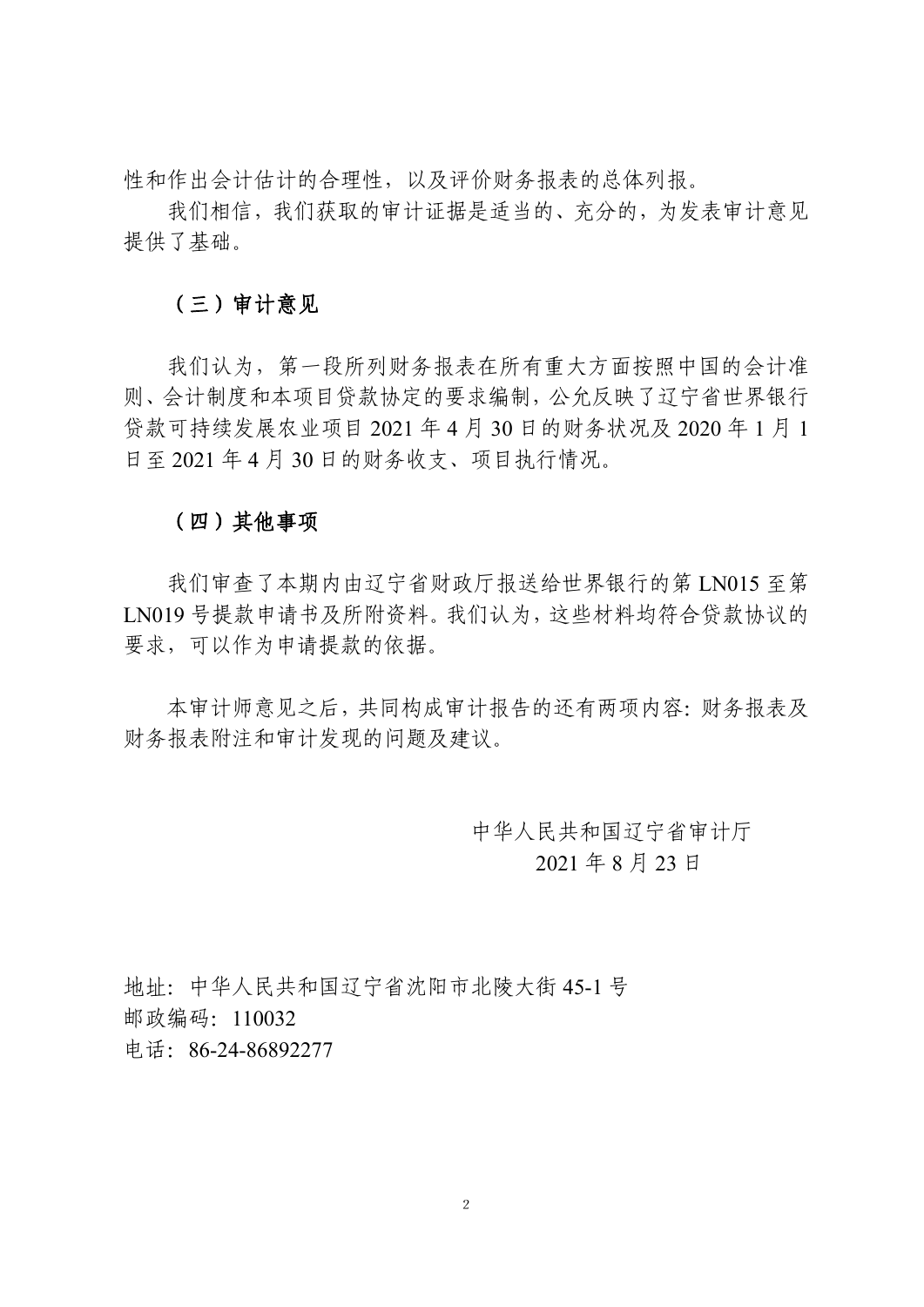## 二、财务报表及财务报表附注

## Ⅱ**. Financial Statements and Notes to the Financial Statements** (一)资金平衡表

## **i. Balance Sheet**

## 资 金 平 衡 表

**BALANCE SHEET**

2021 年 4 月 30 日

(As of April 30, 2021)

项目名称:辽宁省世界银行贷款可持续发展农业项目

Project Name: Liaoning Sustainable Agriculture Development Project with World Bank Loans 编报单位: 辽宁省财政厅

货币单位: 人民币元

Prepared by:Liaoning Provincial Finance Department Currency Unit: RMB Yuan

| 占<br>资<br>金<br>用<br>Application of Fund                                   | 行次<br>Line<br>No. | 期初数<br><b>Beginning Balance</b> | 期末数<br><b>Ending Balance</b> | 来<br>资<br>金<br>源<br>Sources of Fund                     | 行次<br>Line<br>No. | 期初数<br><b>Beginning Balance</b>   | 期末数<br><b>Ending Balance</b> |
|---------------------------------------------------------------------------|-------------------|---------------------------------|------------------------------|---------------------------------------------------------|-------------------|-----------------------------------|------------------------------|
| 一、项目支出合计<br>Total Project Expenditures                                    | -1                | 335,837,080.12                  | 326, 118, 167. 48            | 一、项目拨款合计<br><b>Total Project Appropriation</b><br>Funds | 24                | 131,544,529.90 131,246,929.90     |                              |
| 1.交付使用资产<br>To Use assets                                                 | $\overline{c}$    | 9,200,931.76                    | 276,690,265.70               | 其中: 捐赠款<br>Including: Grants                            | 25                |                                   |                              |
| 2.在建工程<br>Construction in Progress                                        | 3                 | 316,870,545.20                  | 55, 372, 114.26              | 二、联营拨款<br>Pool Allocation                               | 26                |                                   |                              |
| 3.其他支出<br>Deductions from Income                                          | $\overline{4}$    | 9,765,603.16                    | $-5,944,212.48$              | 三、项目借款合计<br>Total Project Loan                          | 27                | 212, 270, 928.24 213, 397, 778.07 |                              |
| 二、应收生产单位投资借款<br>Investment Loan Receivable                                | 5                 |                                 |                              | 1. 项目投资借款<br>Total Project Investment Loan              | 28                | 212,270,928.24 213,397,778.07     |                              |
| 其中: 应收生产单位投资<br>借款<br>Including: World Bank<br>Investment Loan Receivable | 6                 |                                 |                              | (1) 世界银行贷款<br>The World Bank Loan                       | 29                | 212, 270, 928.24 213, 397, 778.07 |                              |
| 三、拨付所属投资借款<br>Appropriation of Investment<br>Loan                         | $\tau$            |                                 |                              | 其中:国际开发协<br>会<br>Including: IDA Loan                    | 30                |                                   |                              |
| 其中: 拨付世行贷款<br>Including: Investment Loan                                  | 8                 |                                 |                              | 国际复兴开发银<br>行<br><b>IBRD</b> Loan                        | 31                | 212,270,928.24 213,397,778.07     |                              |
| 四、器材<br>Equipment                                                         | 9                 |                                 |                              | 技术合作信贷<br><b>Technical Cooperation</b>                  | 32                |                                   |                              |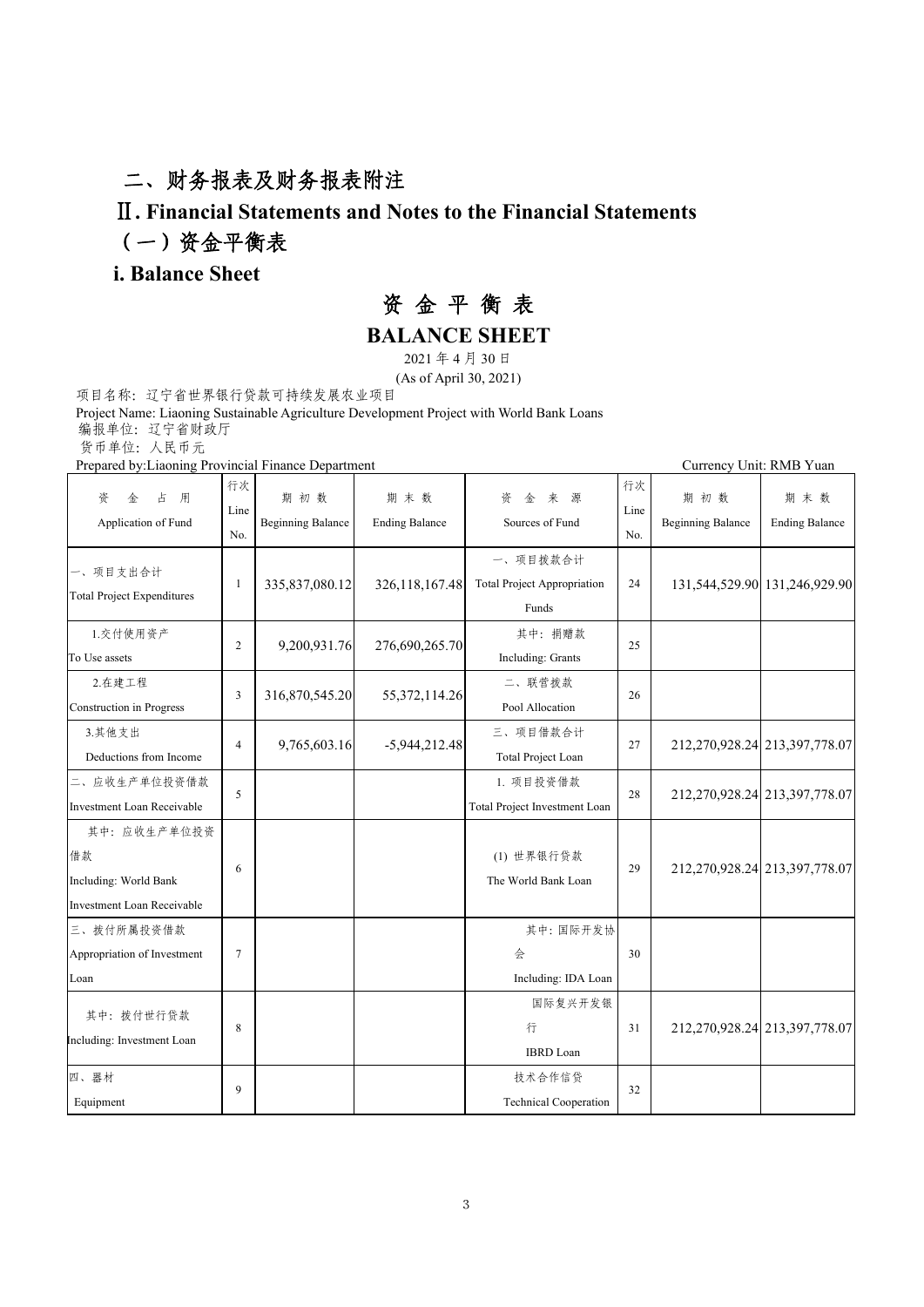| 占<br>用<br>资<br>金<br>Application of Fund                  | 行次<br>Line<br>No. | 期初数<br><b>Beginning Balance</b> | 期末数<br><b>Ending Balance</b> | 来<br>资<br>金<br>源<br>Sources of Fund                   | 行次<br>Line<br>No. | 期初数<br><b>Beginning Balance</b> | 期末数<br><b>Ending Balance</b>        |
|----------------------------------------------------------|-------------------|---------------------------------|------------------------------|-------------------------------------------------------|-------------------|---------------------------------|-------------------------------------|
| 其中:待处理器材损益<br>Including: Equipment Losses in<br>Suspense | 10                |                                 |                              | 联合融资<br>Co-Financing                                  | 33                |                                 |                                     |
| 五、货币资金合计<br>Total Cash and Bank                          | 11                | 41,382,144.16                   | 27, 105, 745.41              | (2) 国内借款<br>Domestic Loan                             | 34                |                                 |                                     |
| 1.银行存款<br>Cash in Bank                                   | 12                | 41,382,144.16                   | 27, 105, 745. 41             | 2. 其他借款<br>Other Loan                                 | 35                |                                 |                                     |
| 其中:专用账户存款<br>Including :Special Accounts                 | 13                |                                 |                              | 四、上级拨入投资借款<br>Appropriation of Investment<br>Loan     | 36                |                                 |                                     |
| 库存现金<br>Cash on Hand                                     | 14                |                                 |                              | 其中:拨入世行贷款<br>Including: World Bank Loan               | 37                |                                 |                                     |
| 六、预付及应收款合计<br><b>Total</b> prepaid and Receivable        | 15                | 912,043.70                      | 639,543.70                   | 五、企业债券资金<br><b>Bond Fund</b>                          | 38                |                                 |                                     |
| 七、有价证券<br>Marketable Securities                          | 16                |                                 |                              | 六、待冲项目支出<br>Construction Expenditures to be<br>Offset | 39                |                                 |                                     |
| 八、固定资产合计<br><b>Total Fixed Assets</b>                    | 17                |                                 |                              | 七、应付款合计<br>Total Payable                              | 40                | 34,025,694.11                   | 8,908,353.24                        |
| 固定资产原价<br>Fixed Assets, Cost                             | 18                |                                 |                              | 八、未交款合计<br>Other Payables                             | 41                |                                 |                                     |
| 减: 累计折旧<br>Less: Accumulated<br>Depreciation             | 19                |                                 |                              | 九、上级拨入资金<br>Appropriation of Fund                     | 42                |                                 |                                     |
| 固定资产净值<br>Fixed Assets, Net                              | 20                |                                 |                              | 十、留成收入<br>Retained Earnings                           | 43                | 290,115.73                      | 310,395.38                          |
| 固定资产清理<br>Fixed Assets Pending Disposal                  | 21                |                                 |                              |                                                       | 44                |                                 |                                     |
| 待处理固定资产损失<br>Fixed Assets Losses in Suspense             | 22                |                                 |                              |                                                       | 45                |                                 |                                     |
| 资金占用合计<br>Total Application of Fund                      | 23                | 378, 131, 267. 98               | 353,863,456.59               | 资金来源合计<br>Total Sources of Fund                       | 46                |                                 | 378, 131, 267. 98 353, 863, 456. 59 |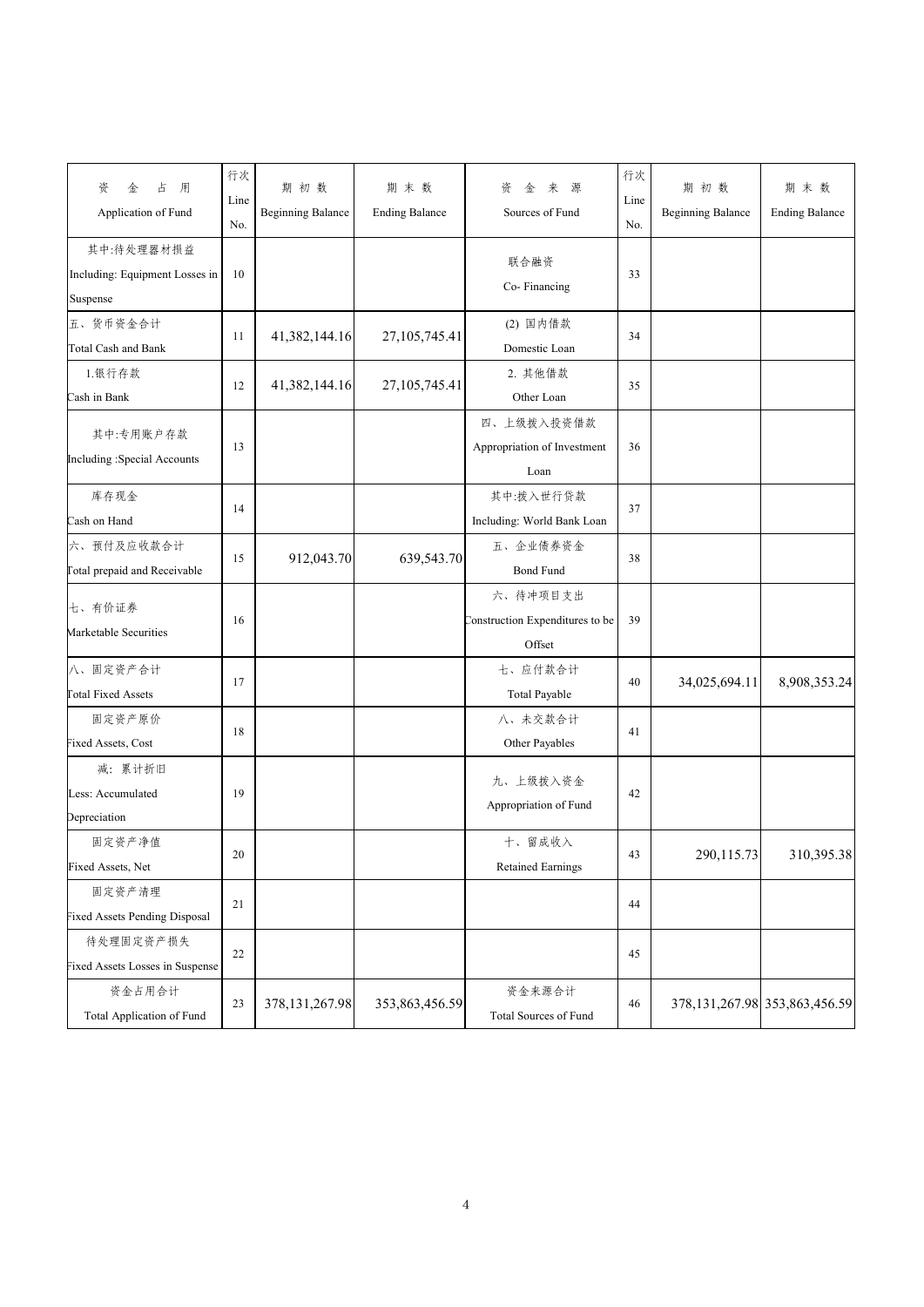## (二)项目进度表

## **ii. Summary of Sources and Uses of Funds by Project Component**

## 项 目 进 度 表(一) **SUMMARY OF SOURCES AND USES OF FUNDS BY PROJECT COMPONENT I**

本期截至 2021 年 4 月 30 日 (For the period ended April 30, 2021)

项目名称: 辽宁省世界银行贷款可持续发展农业项目<br>Project Name: Liaoning Sustainable Agriculture Development Project with World Bank Loans **Summer State of State Control**<br>Currency Unit: RMB Yuan Project Name: Liaoning Sustainable Agriculture Development Project with World Bank Loans Currency Currency Unit: RMB Yuan

| 编报单位:辽宁省财政厅                                                           |                                       |                                |                                        |                       | Prepared by: Liaoning Provincial Finance Department |                                    |  |  |
|-----------------------------------------------------------------------|---------------------------------------|--------------------------------|----------------------------------------|-----------------------|-----------------------------------------------------|------------------------------------|--|--|
|                                                                       |                                       | 本期<br>Current Period           |                                        | Cumulative<br>累计      |                                                     |                                    |  |  |
|                                                                       | 本期计划额<br><b>Current Period Budget</b> | 本期发生额<br>Current Period Actual | 本期完成比<br>Current Period %<br>Completed | 项目总计划额<br>Life of PAD | 累计完成额<br>Cumulative Actual                          | 累计完成比<br>Cumulative %<br>Completed |  |  |
| 资金来源合计 Total Sources of Funds                                         |                                       | 829,249.83                     |                                        | 359,288,932.62        | 344,644,707.97                                      | 96%                                |  |  |
| 一、世行贷款 World Bank Loan                                                |                                       | 1,126,849.83                   |                                        | 225,668,972.62        | 213,397,778.07                                      | 95%                                |  |  |
| 二、配套资金 Counterpart Fund                                               |                                       | $-297,600,00$                  |                                        | 133,619,960.00        | 131,246,929.90                                      | 98%                                |  |  |
| 1.省级 Province                                                         |                                       | $-717,600.00$                  |                                        | 101,626,244.00        | 102,534,017.50                                      | 101%                               |  |  |
| 2.地级 prefecture                                                       |                                       | 717,600.00                     |                                        | 10,573,696.00         | 9,212,400.00                                        | 87%                                |  |  |
| 3.县级 County                                                           |                                       |                                |                                        |                       |                                                     |                                    |  |  |
| 4.自筹资金 Self-Raised Funds                                              |                                       | $-297,600.00$                  |                                        | 21,420,020.00         | 19,500,512.40                                       | 91%                                |  |  |
| 资金运用合计 Total Application of Funds                                     | 448,000.00                            | $-9,718,912.64$                | $-2169%$                               | 359,288,932.62        | 326,118,167.48                                      | 91%                                |  |  |
| 1. 农田水利基础措施建设 Irrigated Agriculture Infrastructure<br>Improvement     |                                       | 242,010.43                     |                                        | 230,533,904.21        | 220,026,556.56                                      | 95%                                |  |  |
| 2. 适应与减缓气候变化的农业和林业措施 Enhanced<br>Climate-smart Agricultural Practices | 448,000.00                            | 3,057,475.60                   | 682%                                   | 82,791,837.76         | 73,047,515.80                                       | 88%                                |  |  |
| 3. 机构发展与能力支持 Institutional Strengthening and<br>Capacity Building     |                                       | 1,001,744.25                   |                                        | 23,767,957.00         | 18,803,905.73                                       | 79%                                |  |  |
| 4. 项目设计与管理 Project Management Support                                 |                                       | 1,689,445.13                   |                                        | 21,666,807.65         | 20,187,037.35                                       | 93%                                |  |  |
| 6. 贷款利息及先征费 Construction period interest and<br>Front-end fee         |                                       |                                |                                        | 528,426.00            | 520,115.00                                          | 98%                                |  |  |
| 7. 汇兑损益 Remittance and loss                                           |                                       | $-15,709,588.05$               |                                        |                       | $-6,466,962.96$                                     |                                    |  |  |
| 差异 Difference                                                         |                                       | 10,548,162.47                  |                                        |                       | 18,526,540.49                                       |                                    |  |  |
| 1、应收款变化 Change in Receivables                                         |                                       | $-272,500.00$                  |                                        |                       | 639,543.70                                          |                                    |  |  |
| 2、应付款变化 Change in Payables                                            |                                       | 25,117,340.87                  |                                        |                       | $-8,908,353.24$                                     |                                    |  |  |
| 3、货币资金变化 Change Cash and Bank                                         |                                       | $-14,276,398.75$               |                                        |                       | 27, 105, 745. 41                                    |                                    |  |  |
| 4、其他 Other                                                            |                                       | $-20,279.65$                   |                                        |                       | $-310,395.38$                                       |                                    |  |  |
|                                                                       |                                       |                                |                                        |                       |                                                     |                                    |  |  |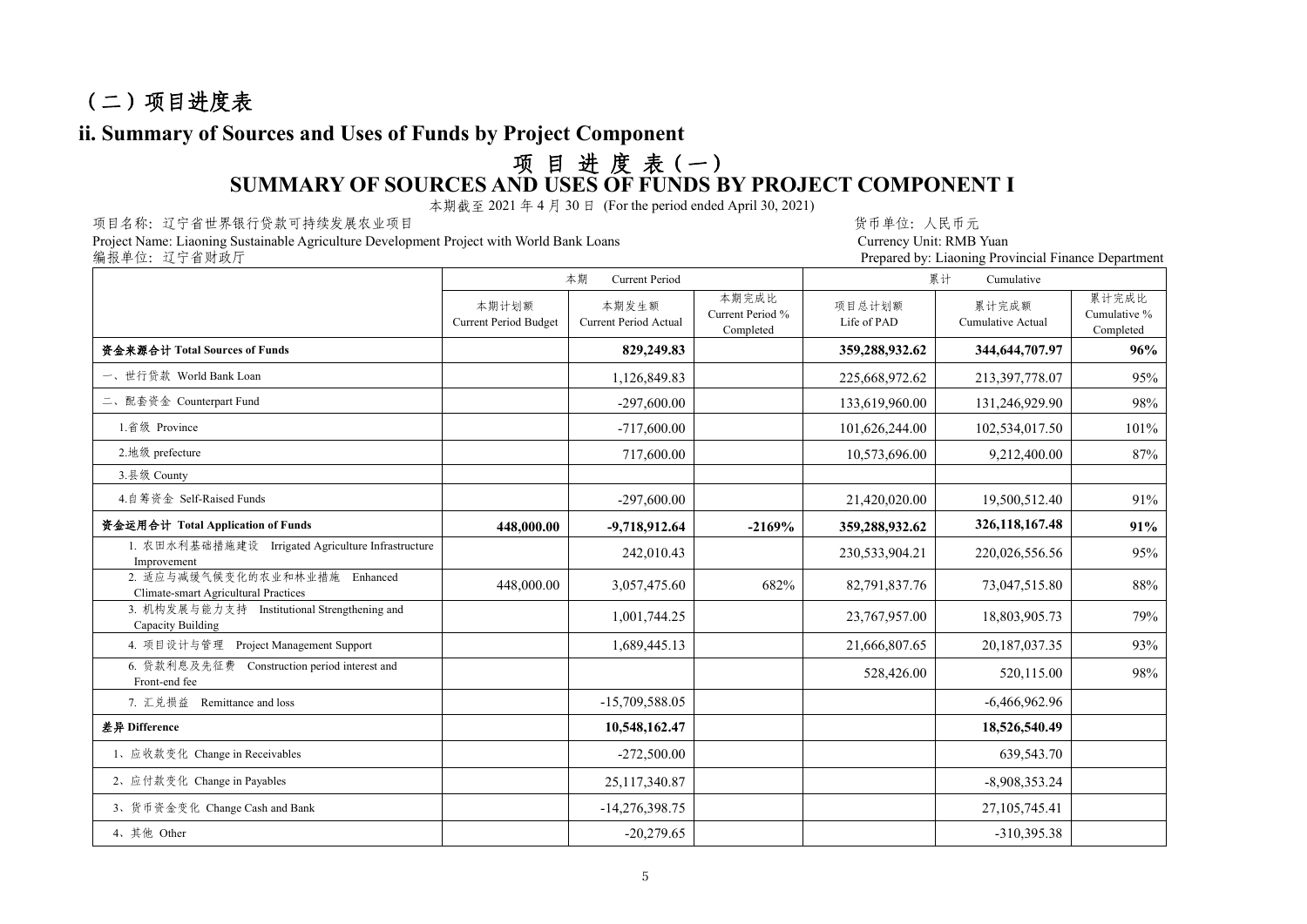#### 项 目 进 度 表(二) **SUMMARY OF SOURCES AND USES OF FUNDS BY PROJECT COMPONENT** Ⅱ

本期截至 2021 年 4 月 30 日

(For the period ended April 30, 2021)

#### 项目名称:辽宁省世界银行贷款可持续发展农业项目

Project Name: Liaoning Sustainable Agriculture Development Project with World Bank Loans 编报单位:辽宁省财政厅 货币单位:人民币元

Prepared by: Liaoning Provincial Finance Department

| гераген бу. Енабинге ттоупистан типанес Берагинент      |                              |                             |                          |                             |                           |                                     |                                                             |                             | Carlvilly Office Kivid Tuan  |  |  |  |
|---------------------------------------------------------|------------------------------|-----------------------------|--------------------------|-----------------------------|---------------------------|-------------------------------------|-------------------------------------------------------------|-----------------------------|------------------------------|--|--|--|
|                                                         |                              |                             |                          |                             | 项目支出                      |                                     |                                                             |                             |                              |  |  |  |
|                                                         | Project Expenditure          |                             |                          |                             |                           |                                     |                                                             |                             |                              |  |  |  |
|                                                         |                              | 已交付资产<br>Assets Transferred |                          |                             |                           |                                     |                                                             |                             |                              |  |  |  |
| 项目内容<br>Project Component                               | 累计支出<br>Cumulative<br>Amount | 固定资产<br><b>Fixed Asset</b>  | 流动资产<br>Current<br>Asset | 无形资产<br>Intangible<br>Asset | 递延资产<br>Deferred<br>Asset | 管理费支出<br>Management<br>Fee Expenses | 利息费及其<br>他支出<br>Interest<br>Charges and<br>Other<br>Expense | 在建工程<br>Work in<br>Progress | 其他支出<br>Other<br>Expenditure |  |  |  |
| 1.农田水利基础措施建设                                            |                              |                             |                          |                             |                           |                                     |                                                             |                             |                              |  |  |  |
| Irrigated Agriculture Infrastructure                    | 220,026,556.56               | 181,918,728.94              | 238,977.90               |                             | 207,800.00                | 1,600,496.50                        |                                                             | 36,060,553.22               |                              |  |  |  |
| Improvement                                             |                              |                             |                          |                             |                           |                                     |                                                             |                             |                              |  |  |  |
| 2.适应与减缓气候变化的农业和林业措施                                     |                              |                             |                          |                             |                           |                                     |                                                             |                             |                              |  |  |  |
| Enhanced Climate-smart Agricultural                     | 73,047,515.80                | 14,791,416.60               | 297,000.00               |                             | 41,479,779.85             | 3,623,472.85                        |                                                             | 12,855,846.50               |                              |  |  |  |
| Practices                                               |                              |                             |                          |                             |                           |                                     |                                                             |                             |                              |  |  |  |
| 3.机构发展与能力支持<br>Institutional Strengthening and Capacity | 18,803,905.73                | 4,056,167.19                |                          |                             | 6,751,879.70              | 5,212,039.19                        | 81,000.00                                                   | 2,702,819.65                |                              |  |  |  |
| Building                                                |                              |                             |                          |                             |                           |                                     |                                                             |                             |                              |  |  |  |
| 4.项目设计与管理                                               |                              |                             |                          |                             |                           |                                     |                                                             |                             |                              |  |  |  |
| Project Management Support                              | 20,187,037.35                |                             |                          |                             | 4,409,000.00              | 12,022,506.98                       |                                                             | 3,752,894.89                | 2,635.48                     |  |  |  |
| 5.贷款利息及先征费                                              |                              |                             |                          |                             |                           |                                     |                                                             |                             |                              |  |  |  |
| Construction period interest and Front-end              | 520,115.00                   |                             |                          |                             |                           |                                     |                                                             |                             | 520,115.00                   |  |  |  |
| fee                                                     |                              |                             |                          |                             |                           |                                     |                                                             |                             |                              |  |  |  |
| 6.汇兑损益                                                  | $-6,466,962.96$              |                             |                          |                             |                           |                                     |                                                             |                             | $-6,466,962.96$              |  |  |  |
| Remittance and loss                                     |                              |                             |                          |                             |                           |                                     |                                                             |                             |                              |  |  |  |
| 合计                                                      | 326,118,167.48               | 200, 766, 312. 73           | 535,977.90               |                             | 52,848,459.55             | 22,458,515.52                       | 81,000.00                                                   | 55, 372, 114.26             | $-5,944,212.48$              |  |  |  |
| Total                                                   |                              |                             |                          |                             |                           |                                     |                                                             |                             |                              |  |  |  |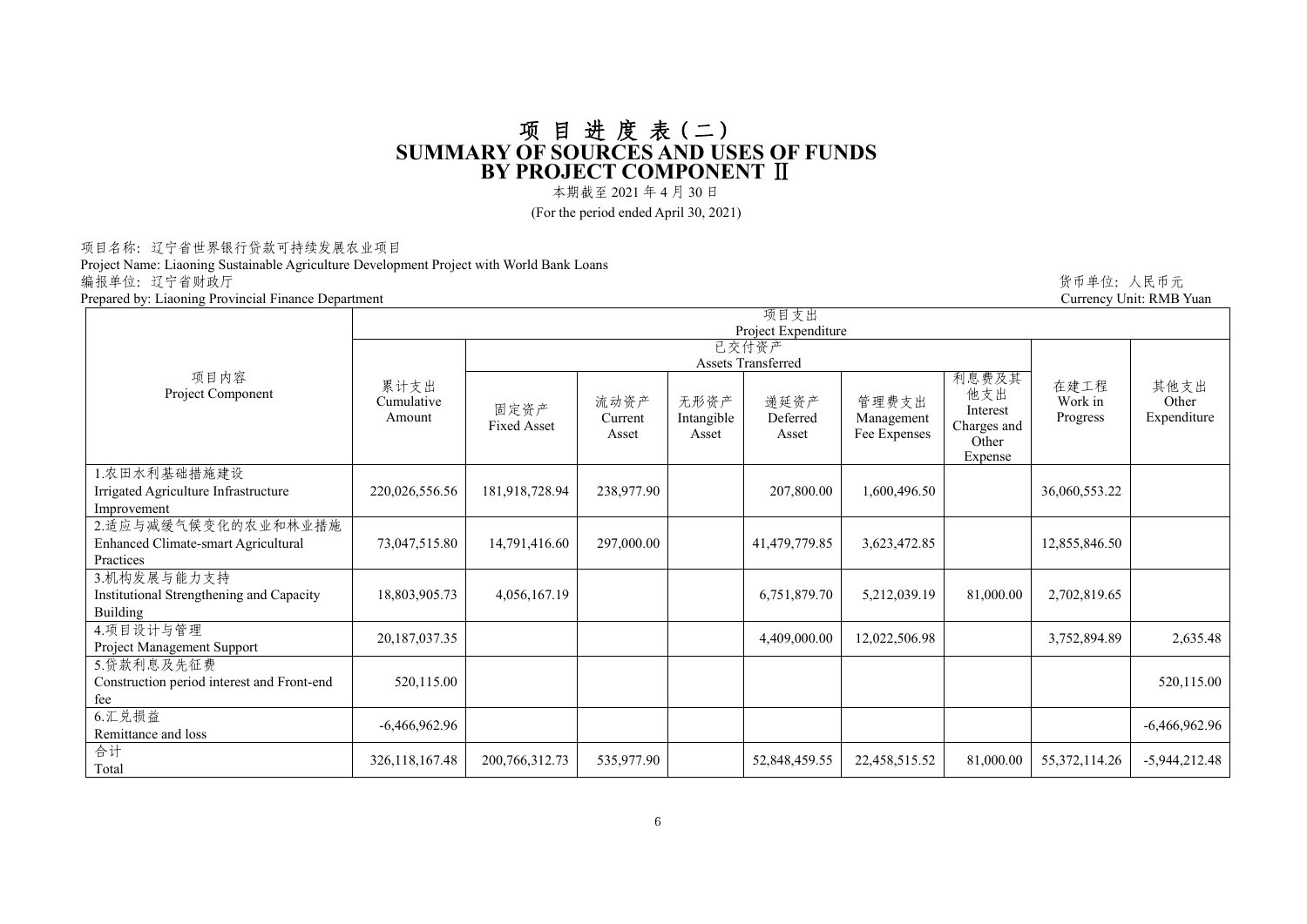## (三)贷款协定执行情况表

#### **iii. Statement of Implementation of Loan Agreement** 贷 款 协 定 执 行 情 况 表

## **STATEMENT OF IMPLEMENTATION OF LOAN AGREEMENT**

本期截至 2021 年 4 月 30 日

(For the period ended April 30, 2021)

项目名称:辽宁省世界银行贷款可持续发展农业项目

Project Name: Liaoning Sustainable Agriculture Development Project with World Bank Loans 编报单位: 辽宁省财政厅 しょうしょう しょうしょう たいしゃ こうしゃ おおや かいしゅう かんきょう しんにゅう しゅうがい しゅうかい ちょうかん ちゅうかん

Prepared by: Liaoning Provincial Finance Department Currency Unit: RMB Yuan

|                                                           | 核定贷款金额        | 本年度提款数                     |                 | 累计提款数         |                        |  |
|-----------------------------------------------------------|---------------|----------------------------|-----------------|---------------|------------------------|--|
| 类<br>别                                                    | Loan Amount   | Current-period Withdrawals |                 |               | Cumulative Withdrawals |  |
| Category                                                  | 美元            | 美元                         | 折合人民币           | 美元            | 折合人民币                  |  |
|                                                           | <b>USD</b>    | <b>USD</b>                 | RMB             | <b>USD</b>    | RMB                    |  |
| (1)土建工程 Works                                             | 21,981,900.00 | 1,337,398.18               | $-1,842,283.77$ | 21,949,392.83 | 141,951,113.31         |  |
| $(2)$ 货物 Goods and equipment                              | 8,334,700.00  | 592,713.35                 | 336,611.09      | 7,462,231.41  | 48,259,742.97          |  |
| (3)项目办咨询服务与培训 Consultant Services<br>and Training for PMO |               | $-222.943.40$              | $-1,761,392.15$ | 404,900.58    | 2,618,573.03           |  |
| (4)其他咨询服务与培训<br>Other Consultant<br>Services and Training | 3,045,200.00  | 788,955.67                 | 3,993,394.38    | 2,967,619.20  | 19, 192, 186.89        |  |
| (5) 农民协会 Sub-grants                                       | 80,100.00     | 72,938.12                  | 443,785.29      | 127,790.99    | 826,449.88             |  |
| (6)先征费<br>Front-end fee                                   | 85,000.00     |                            | $-43,265.01$    | 85,000.00     | 549,711.99             |  |
| (7)专用账户<br>Special account                                |               |                            |                 |               |                        |  |
| 合计(Total)                                                 | 33,526,900.00 | 2,569,061.92               | 1,126,849.83    | 32,996,935.01 | 213,397,778.07         |  |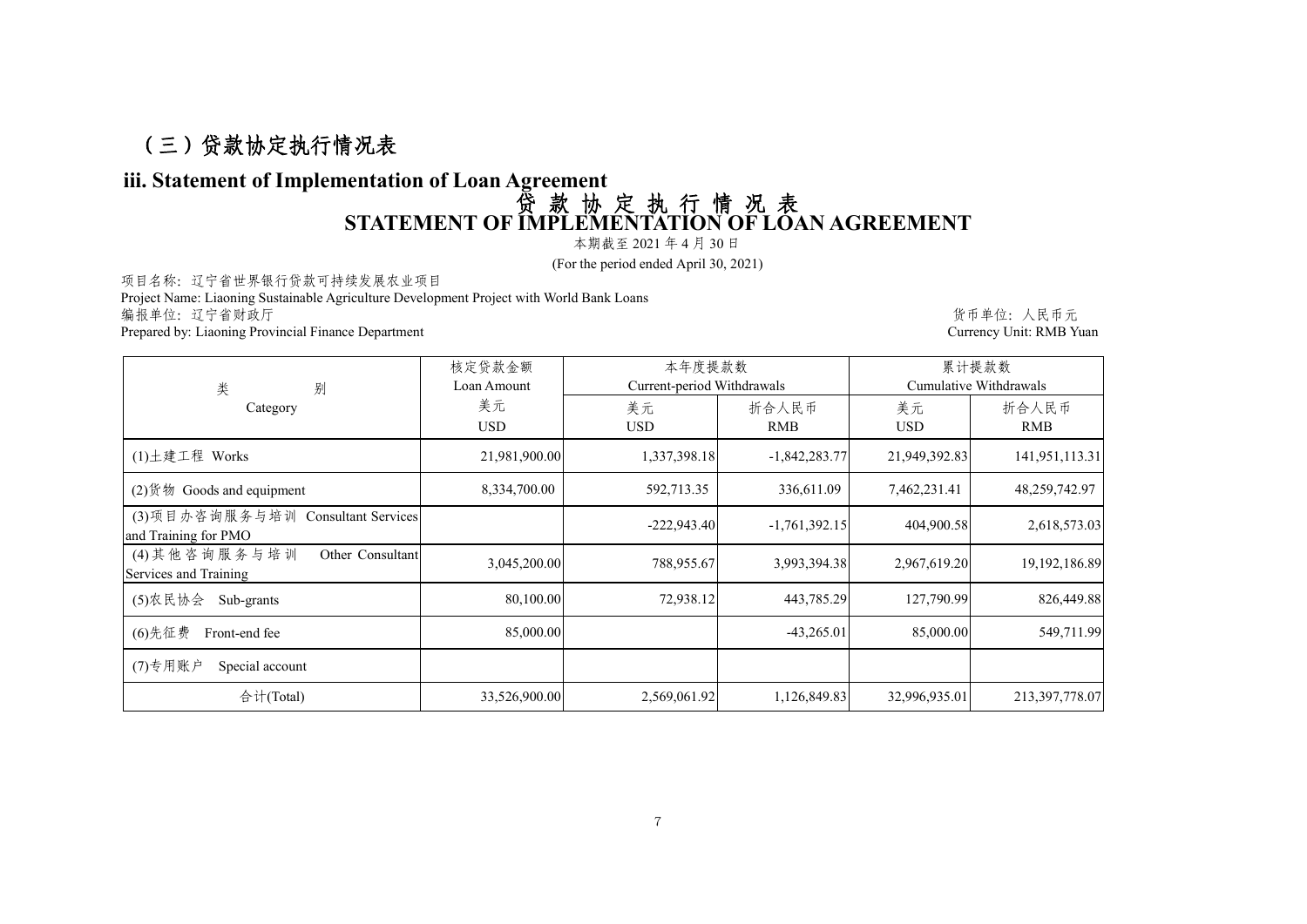### (四) 财务报表附注

## 财务报表附注

1. 项目概况

辽宁省世界银行贷款可持续发展农业项目贷款号为 8321-CN,项目执行期 为2014 年至2020 年,主要内容是建设高标准农田、营造农田防护林、技术推 广等,共有苏家屯、小东种畜场、彰武县、昌图县、凌源市、连山区 6 个子项 目。该项目利用世界银行贷款规模为3,400 万美元,配套资金人民币 13,361.99 万元(包括省财政配套资金人民币 10,162.62 万元,市财政配套资金人民币 1,057.37 万元,农民筹资投劳资金人民币 2,142.01 万元)。

2. 财务报表编制范围

本财务报表的编制范围包括原辽宁省财政厅农业综合开发办公室和 6 个 子项目办的财务报表。

3. 主要会计政策

3.1 本项目按照国家农业综合开发办公室下发的《世界银行贷款可持续发 展农业项目财务管理指南》进行会计核算。

3.2 会计核算年度采用公历年制,即公历每年1 月1 日至 12 月31 日。

3.3 本项目会计核算以权责发生制作为记账原则,采用借贷复式记账法记 账,以人民币为记账本位币。

4. 报表科目说明

4.1 项目支出

2021 年 4 月 30 日项目支出累计金额人民币 32,611.82 万元,占总投资计 划的90.77%。

4.2 货币资金

2021 年4 月30 日货币资金余额为人民币2,710.57 万元。

4.3 预付及应收款

2021 年4 月30 日余额为人民币63.95 万元,主要是预付工程款。

4.4 项目拨款

2021 年4 月30 日余额为人民币13,124.69 万元,是各级到位的配套资金。

项目计划配套资金总额人民币 13,361.99 万元,截至 2021 年 4 月 30 日到 位配套资金人民币13,124.69 万元,占计划的 98.22%。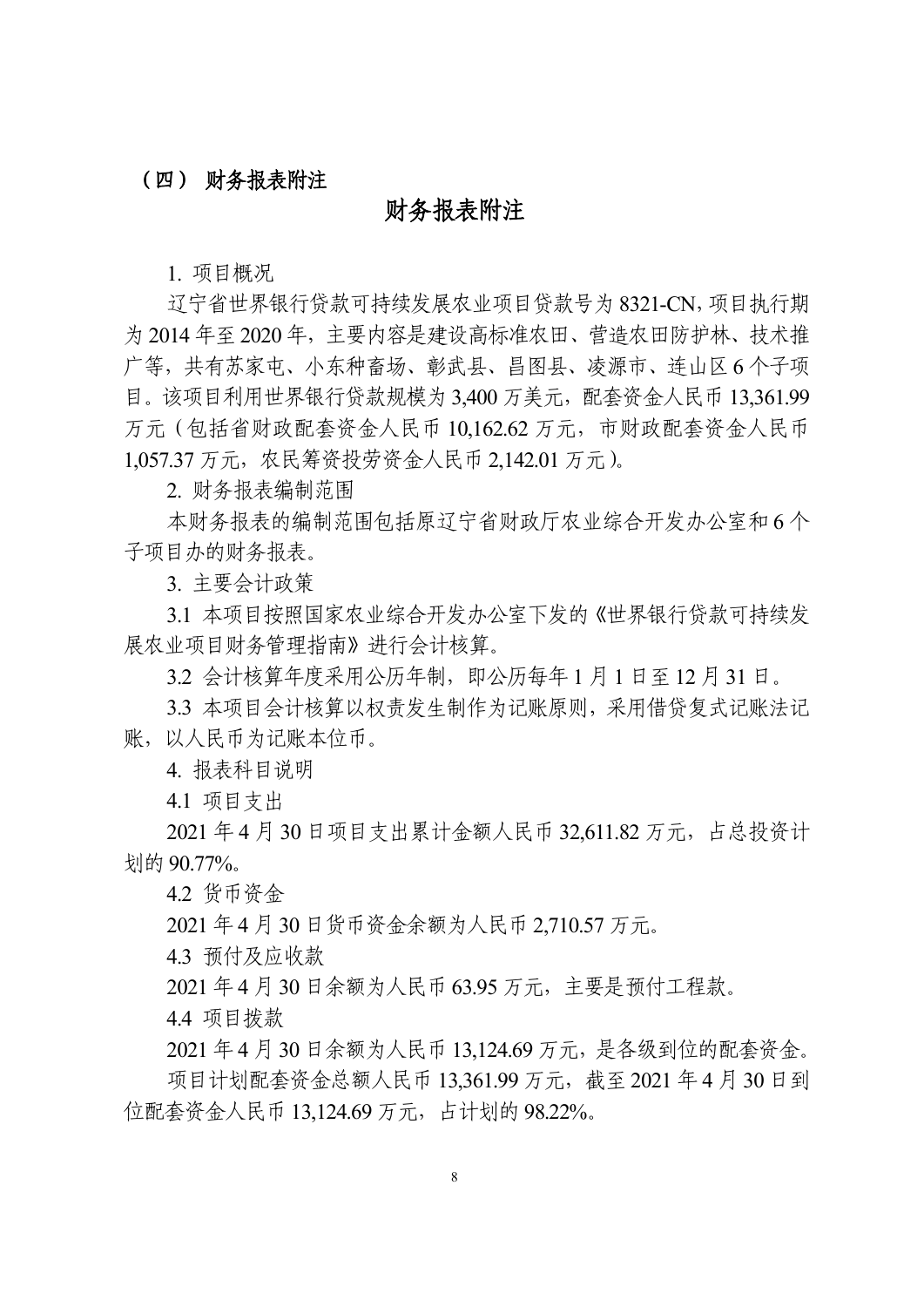4.5 项目借款

2021 年 4 月 30 日余额为人民币 21,339.78 万元,其中:国际复兴开发银 行贷款额为 21,339.78 万元。截至 2021 年 4 月 30 日,项目单位累计提取世界 银行贷款资金 3,299.69 万美元,占贷款总额的 98.42%。其中:工程类累计提 款 2,194.94 万美元, 占该类计划的 100%; 货物、培训、咨询服务、农民协会 类累计提款 1,096.25 万美元, 占该类计划的 95.66%; 先征费 8.50 万美元, 占 该类计划的100%。

4.6 应付款

2021 年4 月30 日余额为人民币890.84 万元,主要是应付工程款。

4.7 留成收入

2021 年4 月30 日余额为人民币31.04 万元,主要是存款利息收入。

5. 专用账户使用情况

各项目县区及省本级项目办均未开设专用账户,国家办统一管理账户的资 金使用。